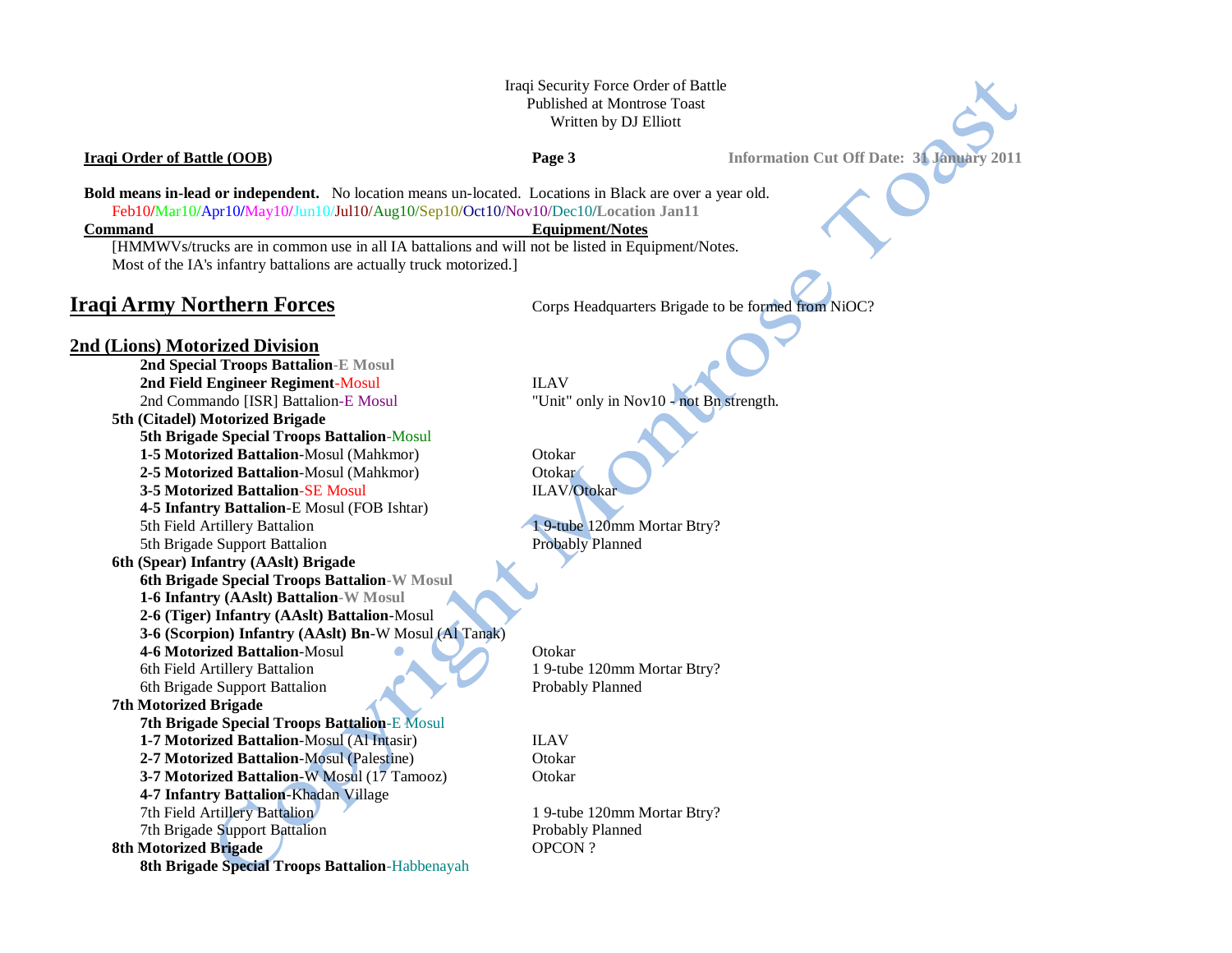**1-8 Motorized Battalion-Habbenayah (trng)** Otokar **2-8 Motorized Battalion-Habbenayah (trng)** Otokar **3-8 Infantry (AAslt) Battalion**-Habbenayah (trng) **4-8 Infantry Battalion**-Habbenayah (trng) 8th Field Artillery Battalion 3x 120mm Mortar Btrys 4-2 Brigade Support Battalion Probably Planned 2nd Field Artillery Regiment 2nd Field Artillery Regiment HO Company Probable planned Field Artillery Battalion Planned IOC 2010/11 Field Artillery Battalion **Planned IOC 2010/11** 2nd FA Support Battalion Planned IOC 2010/11 **2nd Transportation and Provisioning Brigade 2nd Location Command**-Ghizlani **2nd Base Defense Unit (MP Bn)** -Ghizlani **2nd Field Factory (Maint Bn)** -Ghizlani **2nd Motor Transport Regiment**-Al Kindi 300x Hvy Truck **2nd Training Center (Bn) -Ghizlani 3rd Motorized Division** future tracked div **3rd Special Troops Battalion-Al Kisik 3rd Field Engineer Regiment-Besmaya ILAV** 3rd Commando [ISR] Battalion formed or forming **9th Motorized Brigade 9th Brigade Special Troops Battalion**-Wanah **1-9 Motorized Battalion-Muhallabiyah Otokar 2-9 Motorized Battalion**-Mosul Otokar **3-9 Motorized Battalion**-Mosul (al Karama) Otokar **4-9 Infantry Battalion**-Besmaya 9th Field Artillery Battalion 1 9-tube 120mm Mortar Btry 9th Brigade Support Battalion Probably Planned 10th (Desert Lion) Motorized Brigade M113s in 1 bn **10th Brigade Special Troops Battalion-Tal Afar 1-10 Motorized Battalion-Mosul Constantinent Constantinent Constantinent Constantinent Constantinent Constantinent Constantinent Constantinent Constantinent Constantinent Constantinent Constantinent Constantinent Constant** 2-10 Motorized (AAslt) Battalion-Mosul Otokar **3-10 Motorized Battalion**-Mosul (Rahman Village) Otokar **4-10 Mechanized Battalion-Besmaya** M113? 10th Field Artillery Battalion 1 9-tube 120mm Mortar Btry 10th Brigade Support Battalion Probably Planned **11th Motorized (AAslt) Brigade 11th Brigade Special Troops Battalion**-Sinjar **1-11 Motorized (AAslt) Battalion-Ghizlani [trng]** Otokar; 2nd CA trng **2-11 Motorized (AAslt) Battalion**-Al Bi'aj Otokar **3-11 Motorized (AAslt) Battalion-Sinjar Channel Otokar 4-11 Infantry Battalion**-sw of Kirkuk

orgi

 $S^2$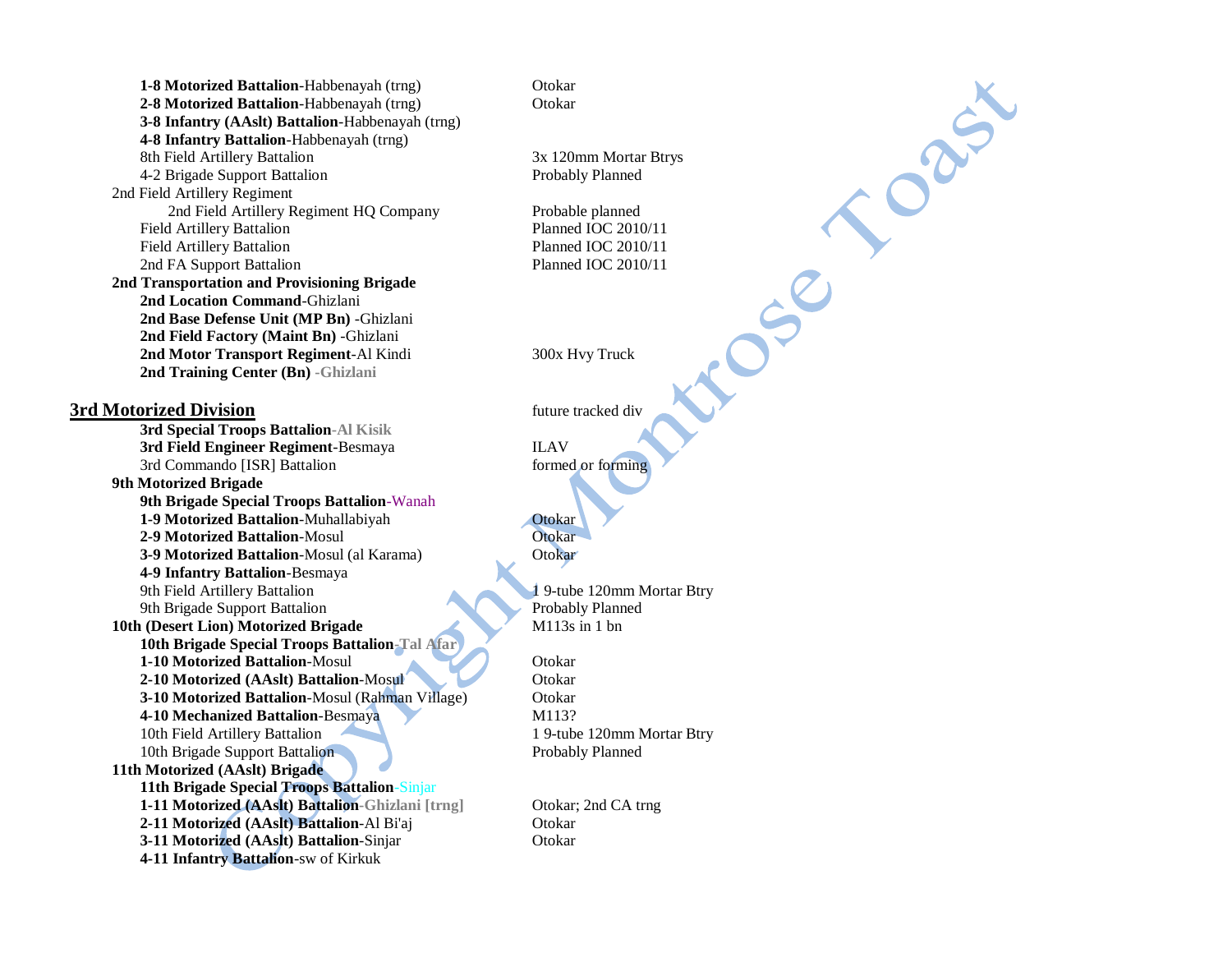11th Field Artillery Battalion 1 9-tube 120mm Mortar Btry 11th Brigade Support Battalion **Probably Planned 12th Infantry Brigade** Which Bn receiving T55s? convert to mech? **12th Brigade Special Troops Bn-Mosul 1-12 Infantry Battalion**-Mosul (Nabi Younis) **2-12 Infantry Battalion-FOB Marez 1st CA trng 3-12 Infantry Battalion**-Mosul (COP Power) 12th Field Artillery Battalion 1 9-tube 120mm Mortar Btry 12th Brigade Support Battalion Probably Planned 3rd Field Artillery Regiment 3rd Field Artillery Regiment HQ Company Probable planned Field Artillery Battalion **Planned IOC 2010/11** Field Artillery Battalion **Planned IOC 2010/11** FA Support Battalion Planned IOC 2010/11 **3rd Transportation and Provisioning Brigade 3rd Location Command**-Al Kasik **3rd Base Defense Unit (MP Bn)** -Al Kasik **3rd Field Factory (Maint Bn)** -Al Kasik **3rd Motor Transport Regiment-Al Kasik 300x Hvy Truck 3rd Training Base**-Al Kasik **12th Infantry Division 12th Special Troops Battalion-Kirkuk (K1) Graduated USF 30 Nov 2008 12th Field Engineer Regiment-Kirkuk (K1)** ILAV **12th Commando [ISR] Battalion-Kirkuk (K1) 15th (Eagles) Motorized (AAslt) Brigade 15th Brigade Special Troops Battalion-Kirkuk (K1)** partnered with 1st RGB **1-15 (Lions) Motorized (AAslt) Battalion**-Kirkuk (trng) ILAV; 120mm Mortar Trng; conv to FA? **2-15 Motorized (AAslt) Battalion-Kirkuk (Rasheed) Otokar 3-15 Infantry (AAslt) Battalion**-Obu Mohamad **4-15 Motorized Battalion-Kirkuk Otokar** 15th Field Artillery Battalion converting 1-15/4?; 15th Brigade Support Battalion Probably Planned **46th Infantry Brigade 46th Brigade Special Troops Battalion**-SW Kirkuk (Riyahd) **1-46 Infantry Battalion**-Zaab **2-46 Infantry Battalion**-Halawah **3-46 Infantry Battalion**-S of Kirkuk **4-46 Infantry Battalion**-SW of Kirkuk 46th Field Artillery Battalion-Saber Range/Diyala 3x 120mm Mortar Btrys 46th Brigade Support Battalion Probably Planned **47th Infantry Brigade 47th Brigade Special Troops Battalion**-Zab **1-47 Infantry Battalion**-Kirkuk/Hawijah road near K1

Oask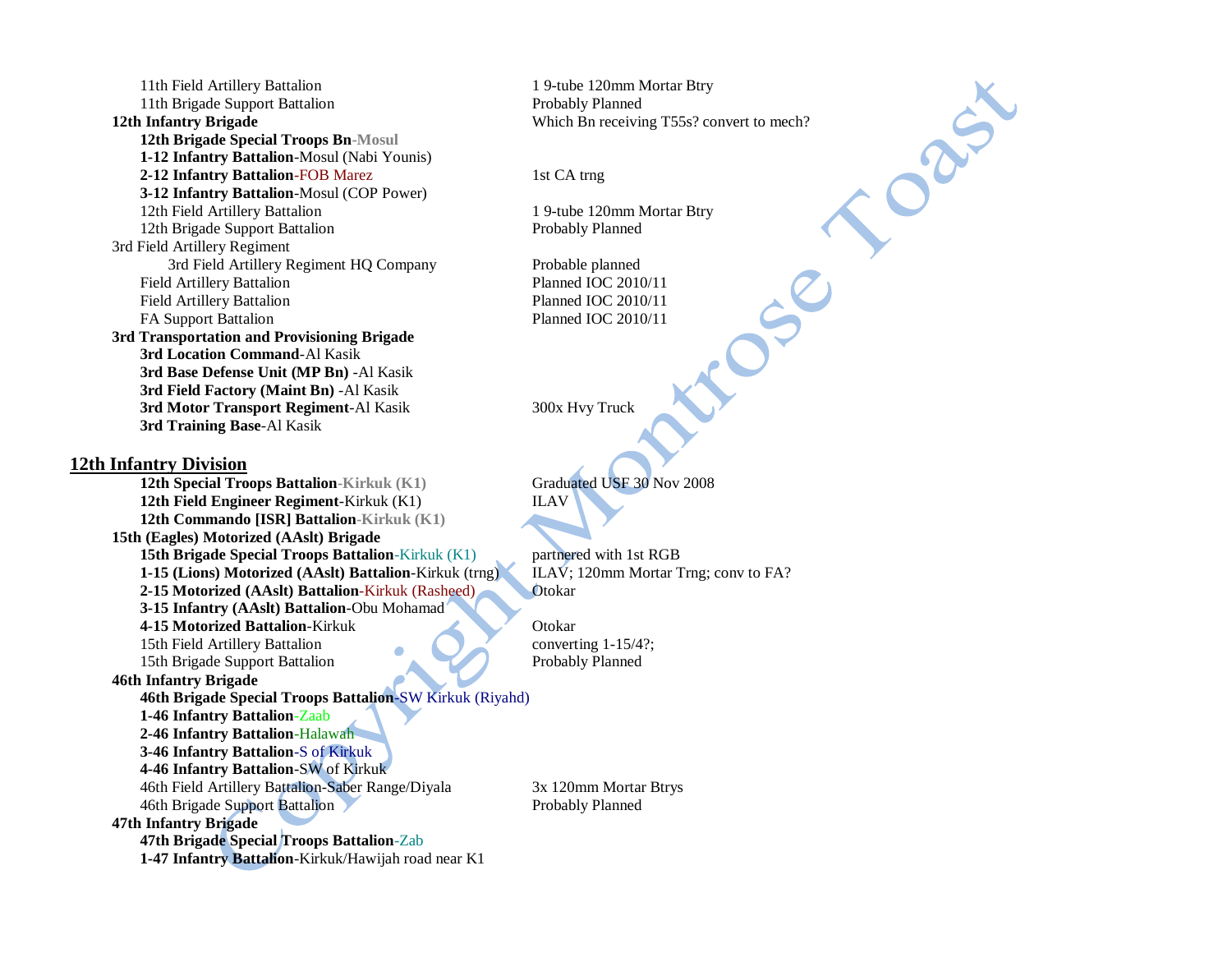**2-47 Infantry Battalion**-Kuna Riwa **3-47 Infantry Battalion**-Kirkuk/Hawijah road east of 2-47 **4-47 Infantry Battalion**-Najatia 47th Field Artillery Battalion-Kirkuk (K1) 3x 120mm Mortar Btrys 47th Brigade Support Battalion **Probably Planned 49th Infantry Brigade** Formed Aug 2009 **49th Brigade Special Troops Battalion-FOB Warrier (trng) 1-49 Infantry Battalion**-Kirkuk (K1) **2-49 Infantry Battalion**-Dibbis Dam **3-49 Infantry Battalion**-Dibbis 49th Field Artillery Battalion 1 9-tube 120mm Mortar Btry 49th Brigade Support Battalion Probably Planned 12th Field Artillery Regiment Probable 12th Field Artillery Regiment HO Company Probable planned Field Artillery Battalion Probable Planned IOC 2010/11 Field Artillery Battalion **Probable Planned IOC 2010/11** 12th FA Support Battalion Probable Planned IOC 2010/11 **12th Transportation and Provisioning Brigade 12th Location Command**-Kirkuk (K1) **12th Base Defense Unit (MP Bn)** -Kirkuk (K1) **12th Field Factory (Maint Bn)** -Kirkuk (K1) **12th Motor Transport Regiment-Kirkuk (K1)** 300x Hyy Truck **12th Training Center (Bn) -Kirkuk (K1)**  15th Mountain Division between Ridar, Badinan and Mosul 15th Special Troops Battalion-Irbil

15th Field Engineer Regiment Planned Transfer from KRG 15th Commando [ISR] Battalion planned, formed or forming 12th Regional Guards Brigade PUK designation? or new? 12th Regional Guards Special Troops Battalion-Irbil 1-12 Regional Guards Battalion 2-12 Regional Guards Battalion-Irbil 3-12 Regional Guards Battalion Field Artillery Battalion Planned Brigade Support Battalion Probably Planned 15th Regional Guards Brigade KDP designation? or new? 15th Regional Guards Brigade Special Troops Bn-Wanah 1-15 Regional Guards Battalion 1-15 Regional Guards Battalion 1-15 Regional Guards Battalion Field Artillery Battalion Planned Brigade Support Battalion Probably Planned 43rd Regional Guards Brigade KDP designation? or new? 43rd Regional Guards Brigade Special Troops Bn-Irbil

ORIGIN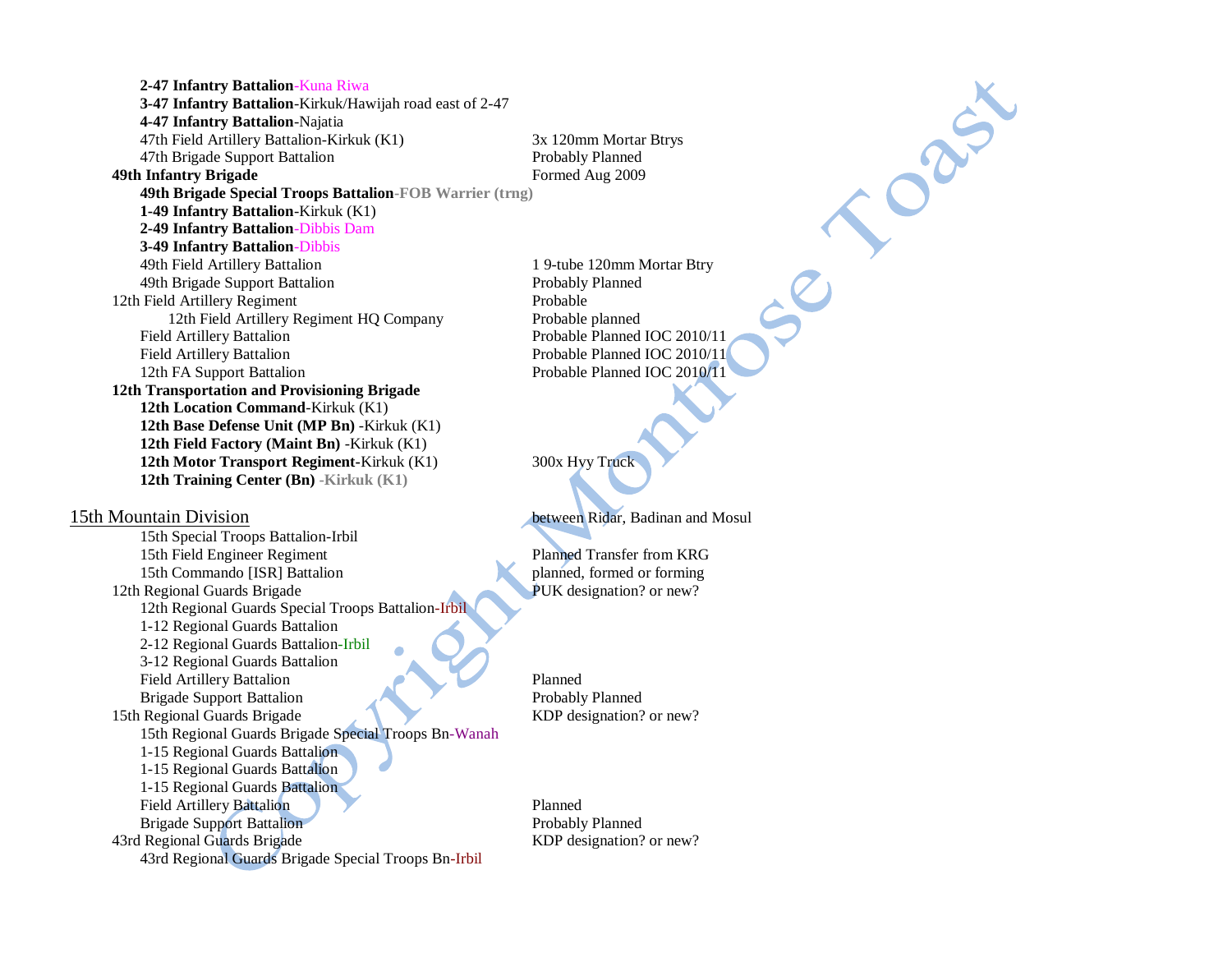1-43 Regional Guards Battalion 2-43 Regional Guards Battalion 3-43 Regional Guards Battalion Field Artillery Battalion Planned Brigade Support Battalion Probably Planned ? Regional Guards Brigade ? Regional Guards Brigade Special Troops Battalion-Dohuk Transfer from KRG ? Regional Guards Battalion Transfer from KRG ? Regional Guards Battalion Transfer from KRG ? Regional Guards Battalion Transfer from KRG Field Artillery Battalion Planned Brigade Support Battalion **Probably Planned** Probably Planned 15th Field Artillery Regiment Probable Transfer from KRG 15th Field Artillery Regiment HQ Company Probable planned Transfer from KRG Field Artillery Battalion Probable Planned Transfer from KRG Field Artillery Battalion Probable Planned Transfer from KRG 15th FA Support Battalion Probable Planned Transfer from KRG 15th Transportation and Provisioning Brigade 15th Location Command Planned Transfer from KRG 15th Base Defense Unit (MP Bn) Planned Transfer from KRG 15th Field Factory (Maint Bn) Planned Transfer from KRG 15th Motor Transport Regiment Planned Transfer from KRG 15th Training Center (Bn) -Bapshtian Planned Transfer from KRG

## 16th Mountain Division 16th Mountain Division

16th Special Troops Battalion-Sulmaniyah 16th Field Engineer Regiment Planned Transfer from KRG 16th Commando [ISR] Battalion planned, formed or forming 1st Regional Guards Brigade merged 9th/10th Pesh Bdes Jan10; GL Joint Cmd 1st Regional Guards Brigade Special Troops Bn-Kirkuk partnered with 15/12 IA Bde 1-1 Regional Guards Bn-Sulaymaniyah [basic trng-Aug10] Graduating Sep10; stationed at Qara Anjir near Kirkuk 2-1 Regional Guards Battalion-Kirkuk trng at K1? 3-1 Regional Guards Battalion-Kirkuk trng at K1? Field Artillery Battalion Planned Brigade Support Battalion Probably Planned 2nd Regional Guards Brigade Merged ?6th? and ? Pesh Bdes? 2nd Regional Guards Special Troops Battalion-Kirkuk 1-2 Regional Guards Battalion-Sulaymaniyah [basic trng] Graduated 3Nov10 2-2 Regional Guards Battalion 3-2 Regional Guards Battalion Field Artillery Battalion Planned Brigade Support Battalion Probably Planned 3rd Regional Guards Brigade renumbered 34th Peshmerga & ? Peshmerga 3rd Regional Guards Special Troops Battalion-N Diyala

Cabiner